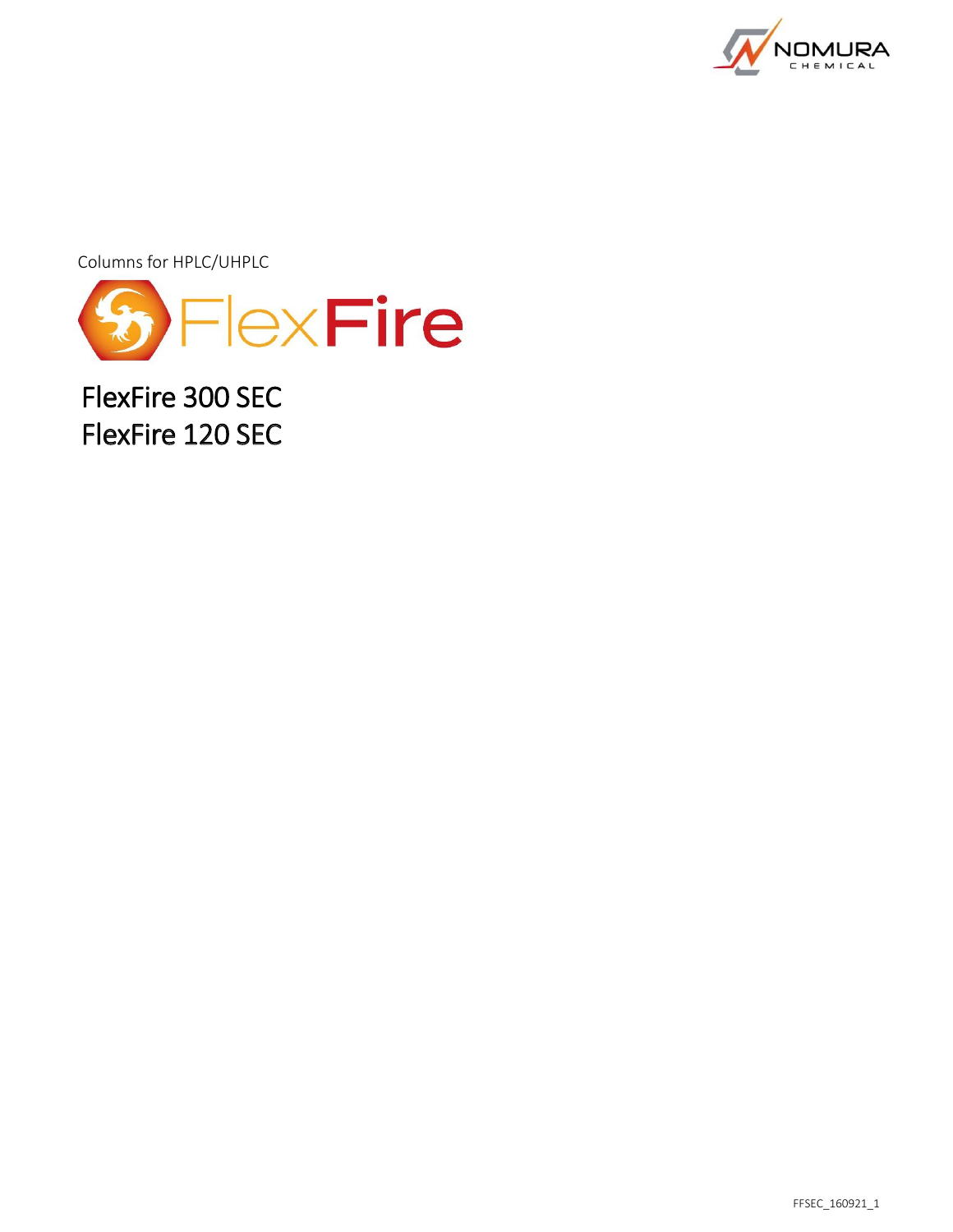

# FlexFire 300 SEC FlexFire 120 SEC

# SEC (size exclusion chromatography) column for easy analysis of high molecular weight compounds

The FlexFire 300 SEC and 120 SEC columns are designed to separate high molecular weight compounds such as proteins and antibodies, as well as low-molecular weight compounds, based on their "size" in solution. These SEC columns are mainly used for isocratic elution and the methods are easy to construct. The results obtained are simple and ideal for the analysis of biological macromolecules such as intact proteins and antibodies.

## **Specifications**

|               | Flex Fire 300 SEC                    | Flex Fire 120 SEC                    |
|---------------|--------------------------------------|--------------------------------------|
| Particle Size | 5 µm                                 | 5 µm                                 |
| Chemistry     | Diol                                 | Diol                                 |
| Surface Area  | $170 \text{ m}^2/\text{g}$           | $340 \text{ m}^2/\text{g}$           |
| Pore Volume   | $1.4 \text{ mL/g}$                   | $1.0$ mL/g                           |
| Pore Diameter | $30 \text{ nm}$                      | $12 \text{ nm}$                      |
| Carbon        | 6 %                                  | 9%                                   |
| End-cap       | Νo                                   | No                                   |
| pH Range      | pH2-10                               | pH2-10                               |
| Temperature   | < 80 °C                              | < 80 °C                              |
| Pressure      | $<$ 300 bar<br>$(4,351 \text{ psi})$ | $<$ 300 bar<br>$(4,351 \text{ psi})$ |



#### **■** Polystyrene calibration curve

#### Conditions;

| <b>Conditions;</b>             | Sample: Polystyrene (M.W.) |           |
|--------------------------------|----------------------------|-----------|
| Column: FlexFire 300 SEC, 5 µm | 1.                         | 2,460,000 |
| FlexFire 120 SEC, 5 µm         | 2.                         | 1,170,000 |
| Size: 7.8 x 300 mm             | 3.                         | 554,000   |
| Mobile phase: THF              | 4.                         | 271,000   |
| Flow rate: 1.0 mL/min          | 5.                         | 125,000   |
| Temperature: 30 °C             | 6.                         | 66,000    |
| Detection: UV254 nm            | 7.                         | 34,000    |
|                                | 8.                         | 19,700    |
| System: Waters alliance e2695  | 9.                         | 8,670     |
|                                | 10.                        | 3.460     |
|                                | 11.                        | 1,220     |
|                                | 12.                        | 498       |

The FlexFire series uses a newly developed silica gel based material.

With its higher purity and higher strength than conventional materials, the FlexFire series provides sharp peaks, improved sensitivity, and better alkali resistance, all of which are currently required.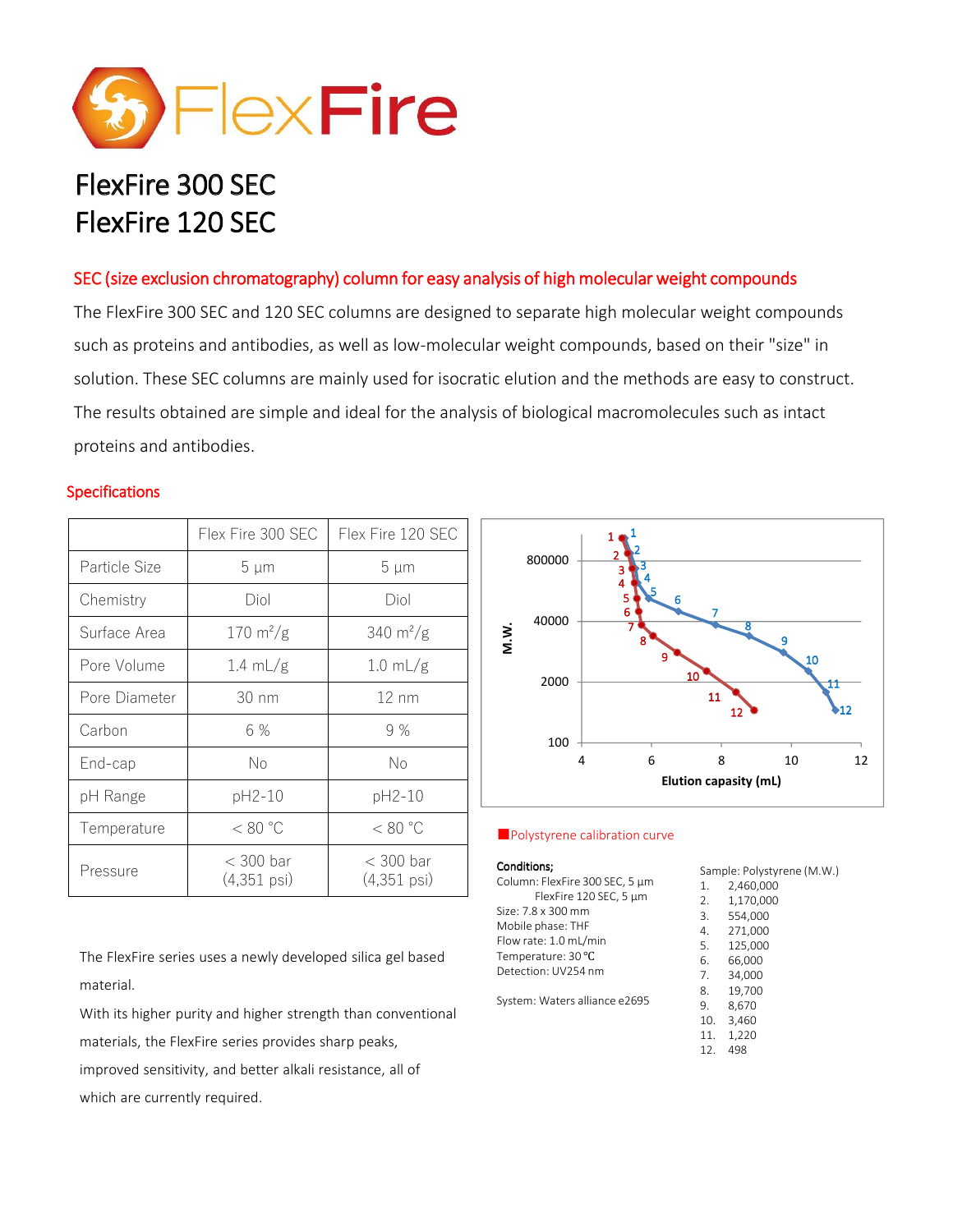## Analysis of anti-CD20 monoclonal antibody (Rituximab)



#### Conditions;

Column: FlexFire 300 SEC, 5 µm (4.6x250 mm)

Mobile phase: 100 mM HCOONH<sub>4</sub>

Flow rate: 0.3 mL/min

Temperature: 30 ℃

Detection: UV280 nm

Sample: Anti-CD20 monoclonal antibody

Injection volume: 10 µL

System: Waters alliance e2695

#### Effect of mobile phase type on peak





Generic 2 A peak was detected in Generic 2 that was not present in the other formulations.



The choice of pore size should be based on the molecular weight of the compound. The FlexFire 300 SEC is best for proteins, antibodies and subunits. The FlexFIre 120 SEC is best for nucleic acids and peptides. The data above is a comparison of NISTmAb (250 µg/mL) at 300 Å and 120 Å.

#### Conditions;

Column: FlexFire 300 SEC, 5 µm (4.6x250 mm) Mobile phase: 0.02 % HCOONH<sub>4</sub>  $0.02$  % NaN<sub>3</sub>

0.02 %  $Na<sub>2</sub>HPO<sub>4</sub>$ , pH7.0

Flow rate: 0.3 mL/min Temperature: 30 ℃ Detection: UV280 nm Sample: Anti-CD20 monoclonal antibody Injection volume: 10 µL System: Waters alliance e2695 CAD. AU 0.000

SEC columns, which are often used with phosphate buffer, can give good results with ammonium formate. It also avoids the risk of precipitation when the detector is LC/MS or CAD.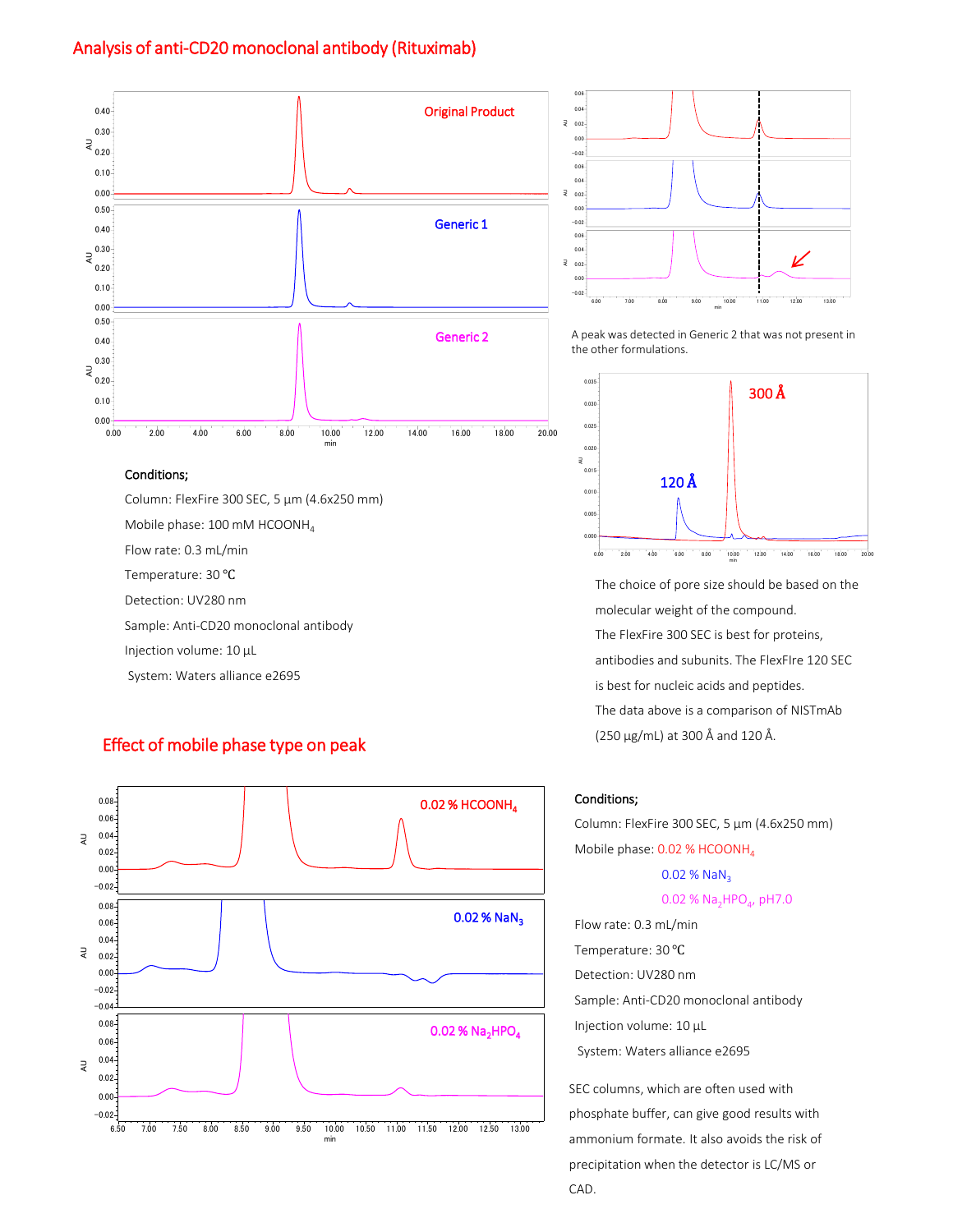# Applications

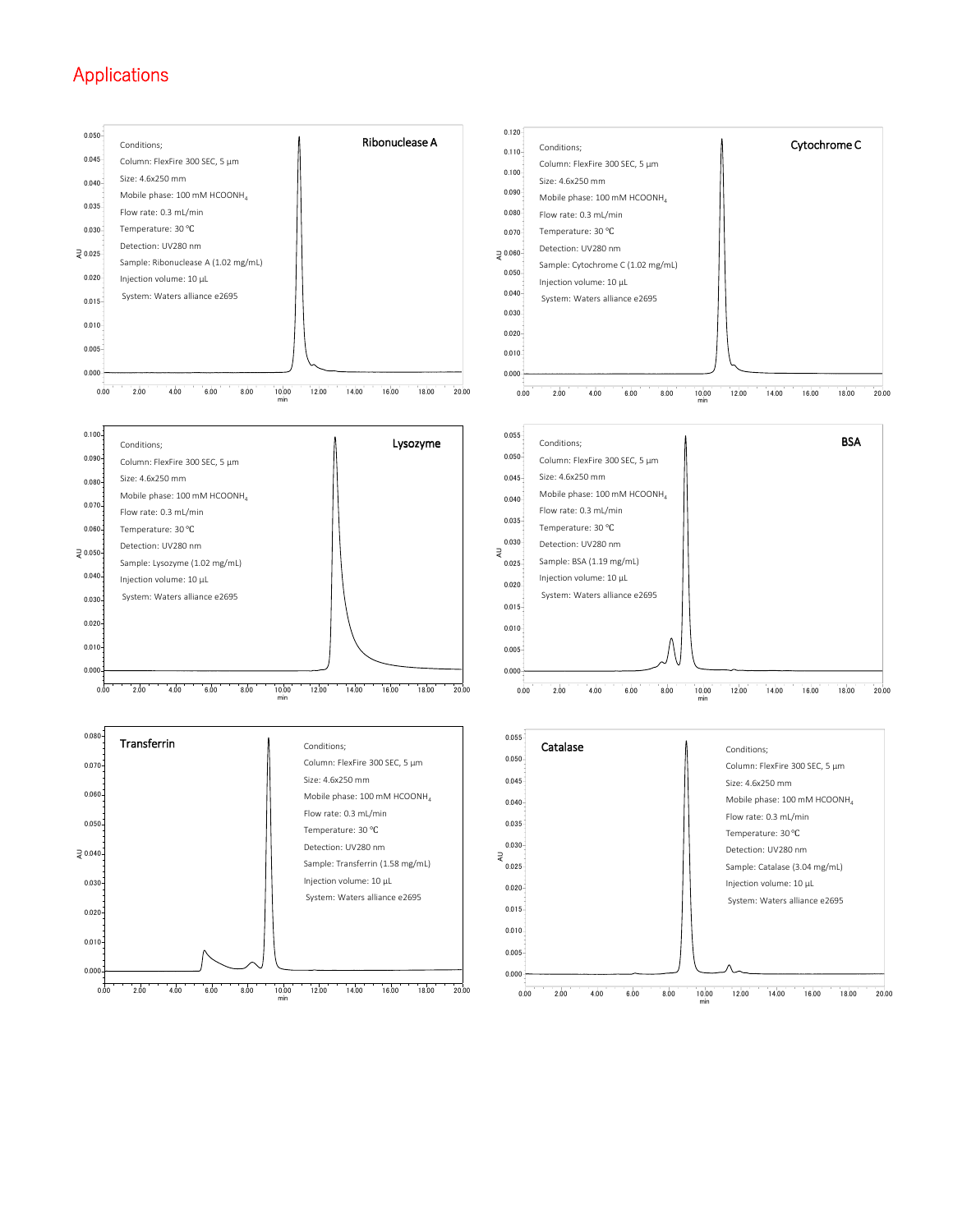

#### Analysis of IgG antibodies in human serum





If you know your target, you can use a purification kit before analysis by SEC column.

Conditions;

Column: FlexFire 300 SEC, 5 µm Size: 4.6x250 mm Mobile phase: 100 mM HCOONH $_4$  Flow rate: 0.3 mL/min Temperature: 30 ℃ Detection: UV280 nm Sample: Serum "COVID-19" positive patient Injection volume: 10 µL System: Waters alliance e2695

Pretreatment: MonoSpin ProA from G.L. Science Co.was used to purify the antibodies.

\*MonoSpin is a registered trademark of G.L. Science Corporation.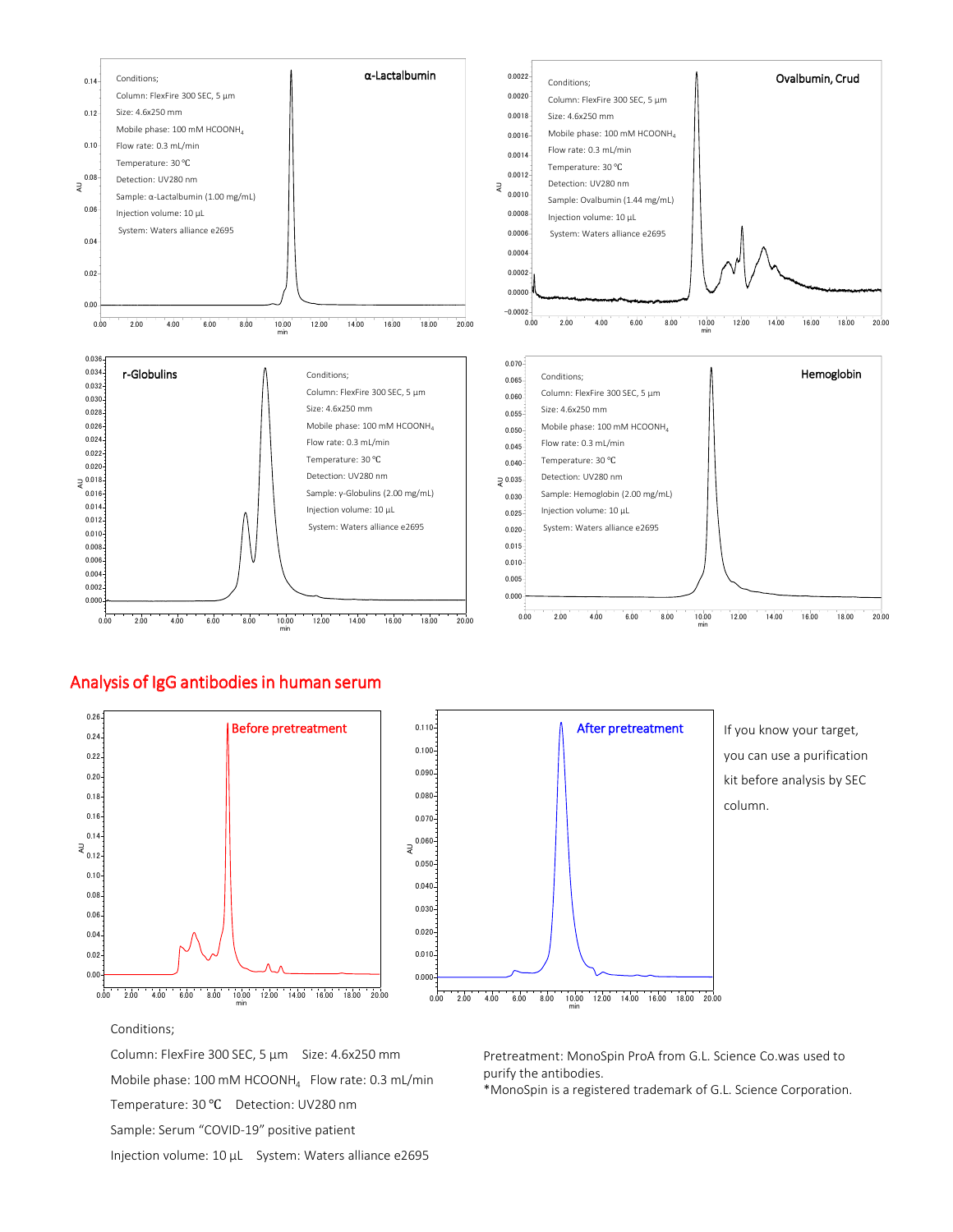# **FlexFire 120 SEC for HILIC separations**



## Conditions;

Column: FlexFire 120 SEC, 5 µm 4.6x250 mm Mobile phase: Acetonitrile/  $HCOONH<sub>4</sub>$ , pH3.0 or 7.0 Flow rate: 0.5 mL/min Temperature: 30 ℃ Detection: UV260 nm Sample: 1. Thymine (0.53 mg/mL) 2. Uracil (0.22 mg/mL) 3. Uridine (1.06 mg/mL) 4. 5-FluoroCytosine (0.47 mg/mL)

5. Adenine (0.16 mg/mL)

Injection volume: 2.0 µL

#### System: Waters alliance

The FlexFire SEC series can also be used as HILIC columns, and peak shapes can be improved by changing pH.

In addition to baseline stability under a wide range of conditions from acidic to alkaline, it is suitable for HILIC mode analysis of both neutral and basic compounds.